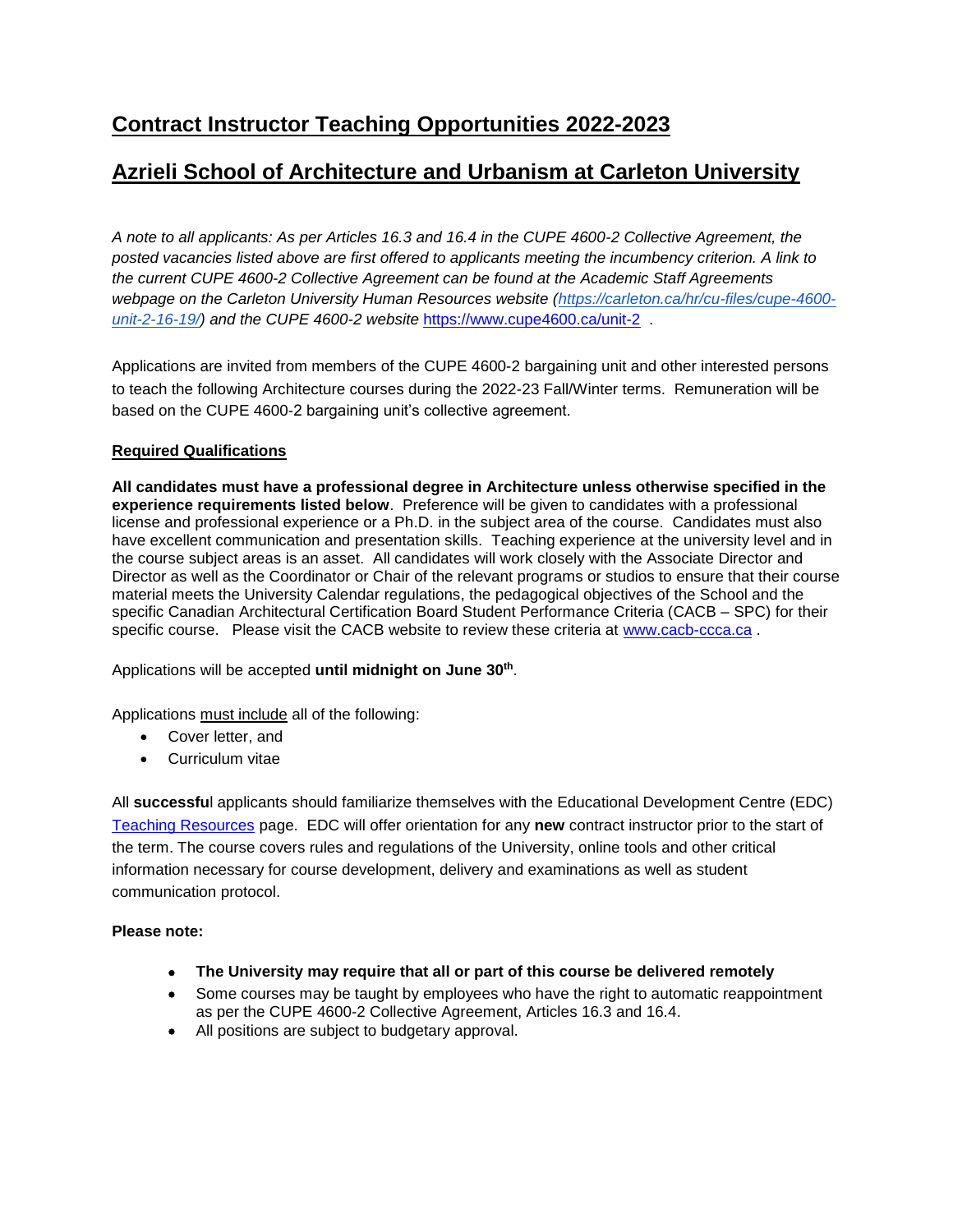Carleton University is strongly committed to foster social and cultural diversity within its community. We welcome those who would contribute to the further diversification of our University including but not limited to women, persons with disabilities, visible minorities, Aboriginal peoples, and persons of any sexual orientation or gender identity.

#### **All applications should be sent electronically as a PDF to the attention of:**

Dr. Federica Goffi, Interim Director [\(Federica.Goffi@carleton.ca](mailto:Federica.Goffi@carleton.ca) ) Azrieli School of Architecture & Urbanism: c/o Claire Ryan & Holly Klein-Swormink, School Administrator at: [Claire.Ryan@carleton.ca,](mailto:Claire.Ryan@carleton.ca) [hollykleinswormink@cunet.carleton.ca](mailto:hollykleinswormink@cunet.carleton.ca)

# **Courses**

### **FALL TERM 2022** *(September to December 2022)*

### ARCC 2203

Course Title: *Architectural Technology 3/ Building Technology 3* Semester Offered: Fall 2022

**Calendar Description:** Wood frame, post and beam, steel and concrete systems and construction techniques. Structural systems and building envelope principles and practice are explored in conjunction with mechanical and electrical systems in smaller buildings. Emphasis on precedent, tradition and methodology of architectural detailing for construction.

**Course Format**: Lectures three hours a week.

**CACB SPC**: B5, C1, C2, C3, C4, C5

**Specific Experience Required**: A minimum of 5 years architectural experience working with Canadian climate building technologies, integrated building systems and Canadian Building Code in small and large-scale projects. This course is taught to students in various degrees including architecture, engineering and conservation & sustainability and the course must be coordinated to be inclusive of all disciplines.

**Coordination**: Before the semester begins, the scope of the content, schedule and assignments of this course must be coordinated with the Third Year Studio Coordinator, the M.Arch (13 credit Chair) and the Chair of the Conservation & Sustainability program. All deadlines or tests must be entered on the Architecture online deadline calendar (Team-Up) and verified as approved by the relevant coordinators. In addition, this course requires that the *Technical Services Request form* be completed should any use of the workshops, CNC, laser cutter or computing and printing services be required. Time requested must be approved by the relevant technicians and may require alteration based on overall demand.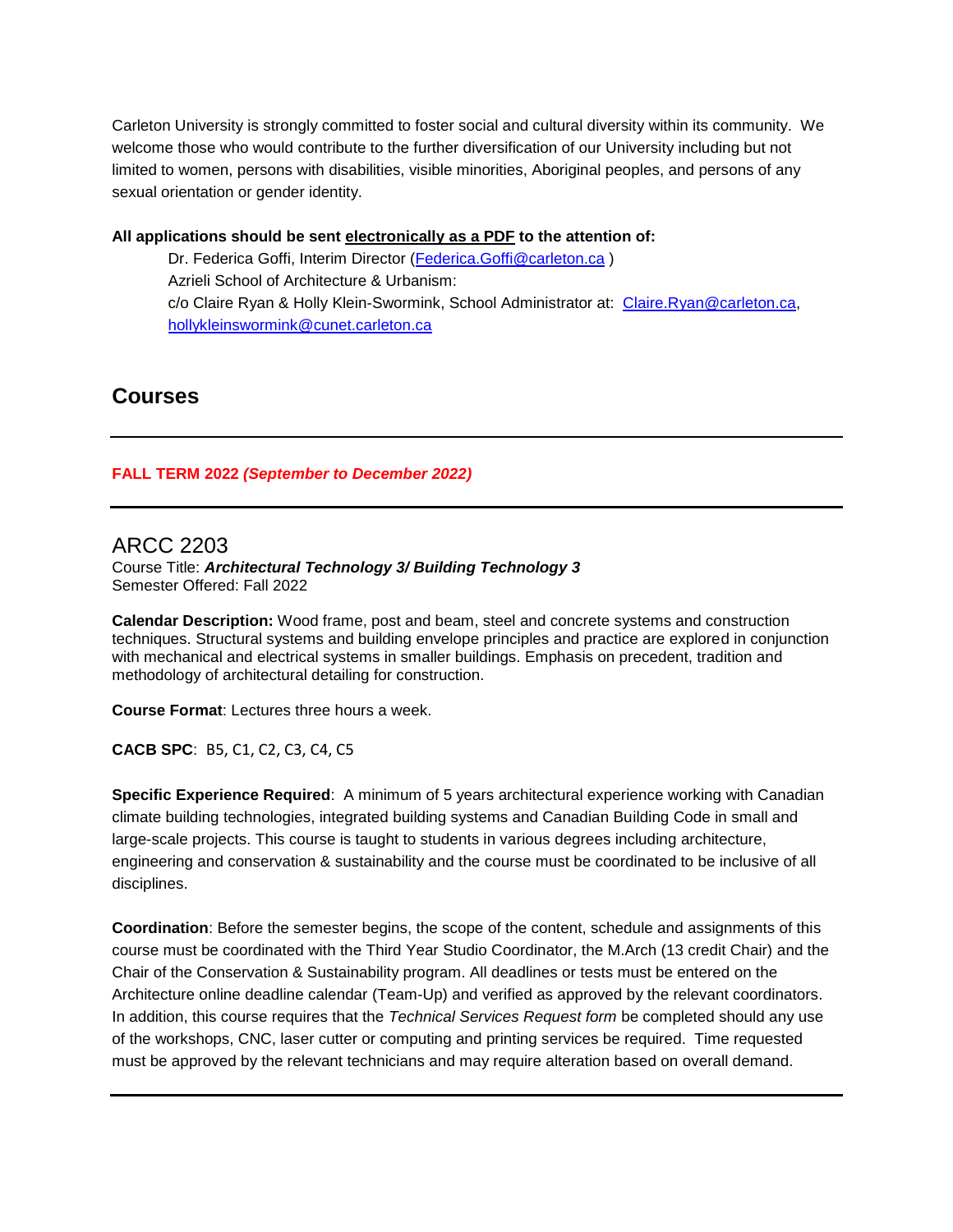# ARCC 5200

Course Title: *Professional Practice* Semester Offered: Fall 2022

**Calendar Description:** The practice of architecture. Professional organization and conduct, the architect's services, business law, office organization and management, contract documents, building codes, contract management, cost control, accounting and site supervision.

**Course Format**: Lectures three hours a week.

**CACB SPC**: B1, B4, B5, CI, E1, E2, E3, E4, E5

**Specific Experience Required**: Master of Architecture Degree, Experience in Architectural Practice at the level of project management

**Coordination:** Course will interface at times with the graduate Comprehensive Design Studio. The Instructor will also need to coordinate with one teaching assistant.

ARCS 1005 Course Title: *Drawing* Semester Offered: Fall 2022 This course has been assigned to a Ph.D. candidate

ARCS 5105 Course Title: *Graduate Studio 1* Semester Offered: Fall 2022

**Calendar Description:** An architectural investigation within a contemporary urban setting, usually dealing with central-city sites and complex programs. Projects address the question of urban architecture both from practical and theoretical perspectives. Architecturally relevant building technology and systems will be introduced in the Studio as required.

**\_\_\_\_\_\_\_\_\_\_\_\_\_\_\_\_\_\_\_\_\_\_\_\_\_\_\_\_\_\_\_\_\_\_\_\_\_\_\_\_\_\_\_\_\_\_\_\_\_\_\_\_\_\_\_\_\_\_\_\_\_\_\_\_\_\_\_\_\_\_\_\_\_\_\_\_\_\_\_\_\_\_\_\_**

**Course Format:** Studio of four hours, three days per week

**CACB SPC:** A1, A2, A3, A4, A5, A7, A8, B1, C1, C2, C3, C4, C5, D1

**Specific Experience Required:** A minimum of 10 years architectural experience working in professional firms in Ontario with an expertise in the areas listed in the course description including comprehensive design and the integration of advanced building systems in architectural design and knowledge of Canadian Building Codes in large scale projects.

**Coordination:** Before the semester begins, the scope of the content, schedule and assignments of this course must be coordinated with the Graduate Studio 1 (Gateway Studio) coordinator and the Associate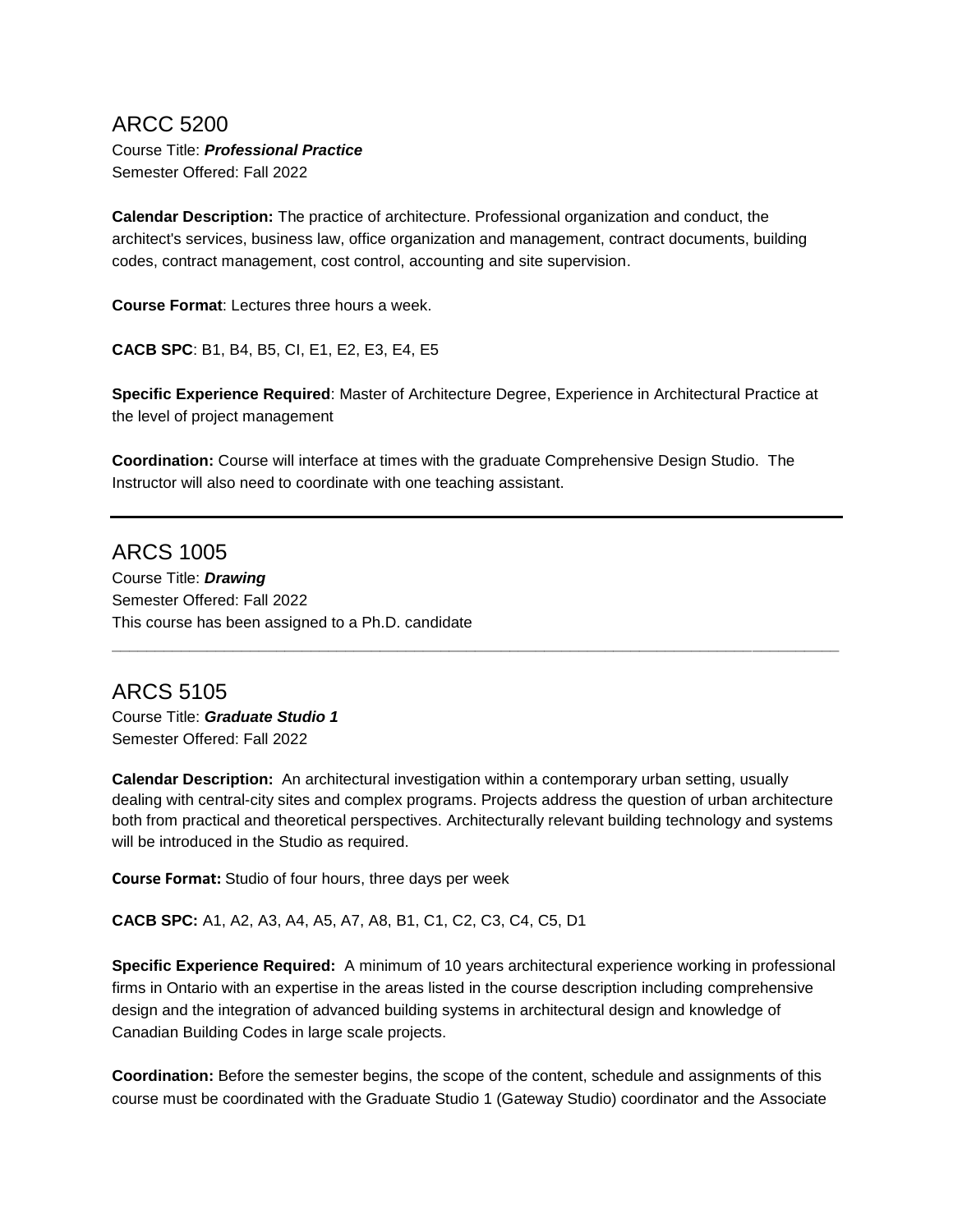Director – Graduate. All deadlines or tests must be entered on the Architecture online deadline calendar (Team-Up) and verified as approved by the relevant coordinators. In addition, this course requires that the *Technical Services Request form* be completed should any use of the workshops, CNC, laser cutter or computing and printing services be required. Time requested must be approved by the relevant technicians and may require alteration based on overall demand.

#### **WINTER TERM 2023** *(January to April 2023)*

ARCH 5402 Course title: *Evaluation of Heritage Properties* Semester Offered: Winter 2023

This course has been assigned to a Ph.D. Candidate

ARCS 4107 Course Title: *Option Studio* Semester Offered: Winter 2023

**Calendar Description:** Offers a range of topics for exploration. Students use analog and digital methods and techniques to culminate the undergraduate studio sequence while offering focused research-led investigation into key social, political, spatial issues.

**Course Format:** Eight hours studio, plus hone hour lecture per week

**CACB SPC:** A1, A2, A3, A4, A5

**Specific Experience Required**: minimum of 7 years architectural experience working in the architectural profession with expertise in the areas listed in the calendar description. Teaching experience is an asset. All candidates should have a professional degree in architecture.

**Coordination:** Before the semester begins, the scope of the content, schedule and assignments of this course must be coordinated with the Fourth Year studio coordinator and the Associate Director – Undergraduate. All deadlines or tests must be entered on the Architecture online deadline calendar (Team-Up) and verified as approved by the relevant coordinators. In addition, this course requires that the *Technical Services Request form* be completed should any use of the workshops, CNC, laser cutter or computing and printing services be required. Time requested must be approved by the relevant technicians and may require alteration based on overall demand.